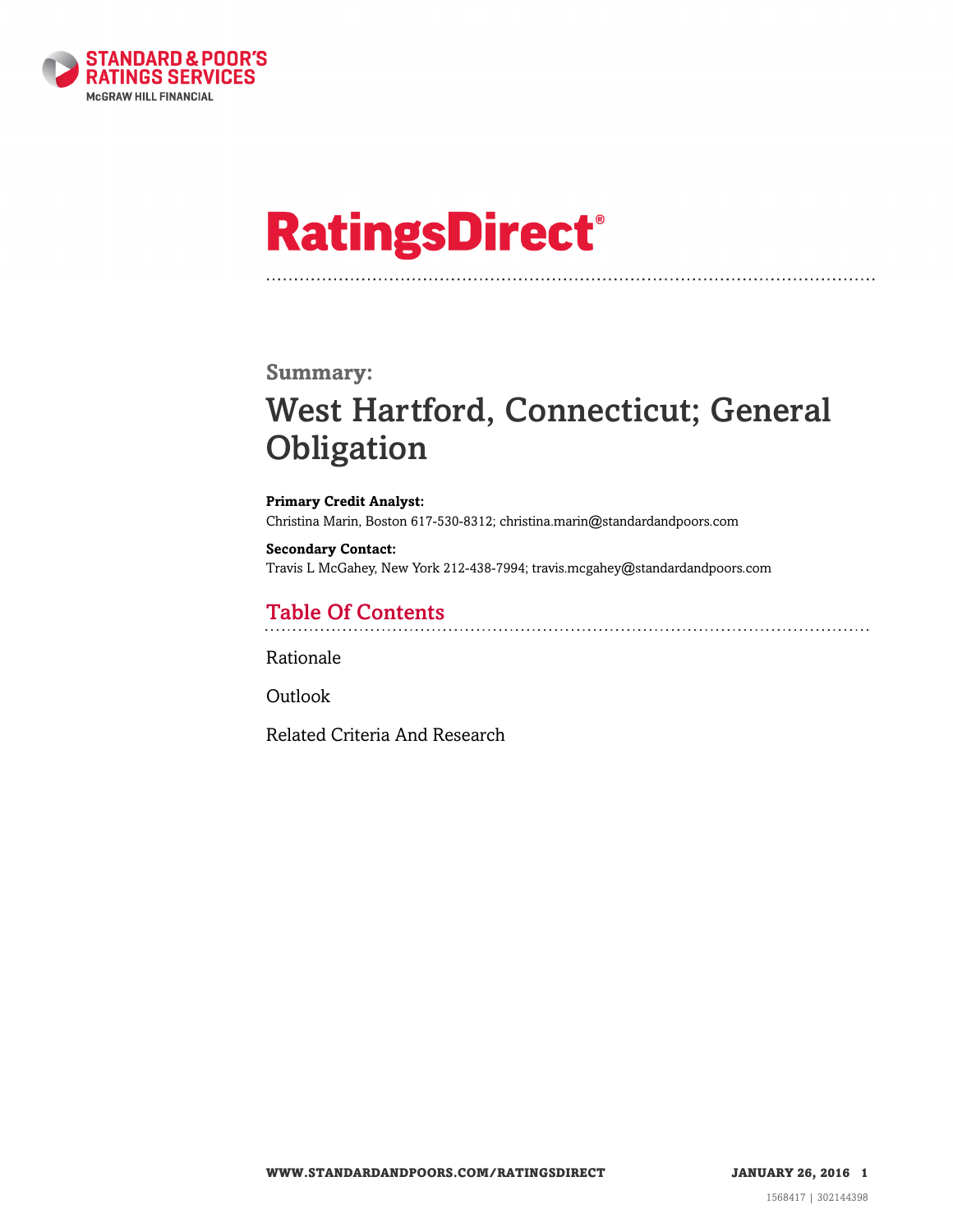### **Summary:**

# West Hartford, Connecticut; General Obligation

| <b>Credit Profile</b>                                        |            |            |
|--------------------------------------------------------------|------------|------------|
| US\$14.0 mil GO bnds ser 2016A dtd 02/11/2016 due 01/15/2031 |            |            |
| Long Term Rating                                             | AAA/Stable | <b>New</b> |
| West Hartford Twn GO                                         |            |            |
| Long Term Rating                                             | AAA/Stable | Affirmed   |

# <span id="page-1-0"></span>Rationale

Standard & Poor's Ratings Services assigned its 'AAA' long-term rating and stable outlook to the Town of West Hartford, Conn.'s 2016A general obligation (GO) bonds.

At the same time, Standard & Poor's affirmed its 'AAA' rating on the town's GO debt outstanding. The outlook is stable.

A pledge of the town's full faith and credit secures the bonds. We understand the town will use bond proceeds to finance improvements to town and school infrastructure.

The rating reflects our assessment of the following factors for the town:

- Very strong economy, with access to a broad and diverse metropolitan statistical area (MSA);
- Strong management, with "good" financial policies and practices under our financial management assessment (FMA) methodology;
- Strong budgetary performance, with balanced operating results in the general fund and an operating surplus at the total governmental fund level in fiscal 2015;
- Very strong budgetary flexibility, with an available fund balance in fiscal 2015 of 15% of operating expenditures;
- Very strong liquidity, with total government available cash at 29.0% of total governmental fund expenditures and 4.7x governmental debt service, and access to external liquidity we consider strong;
- Adequate debt and contingent liability position, with debt service carrying charges at 6.2% of expenditures and net direct debt that is 42.7% of total governmental fund revenue, as well as low overall net debt at less than 3% of market value and rapid amortization, with 93.3% of debt scheduled to be retired in 10 years, but a large pension and other postemployment benefit (OPEB) obligation; and
- Very strong institutional framework score.

#### Very strong economy

We consider West Hartford's economy very strong. The town, with an estimated population of 63,464, is located in Hartford County in the Hartford-West Hartford-East Hartford, Conn., MSA, which we consider to be broad and diverse. The town has a projected per capita effective buying income of 148% of the national level and per capita market value of \$134,830. Overall, the town's market value was stable over the past year at \$8.6 billion in 2016. The county unemployment rate was 6.9% in 2014.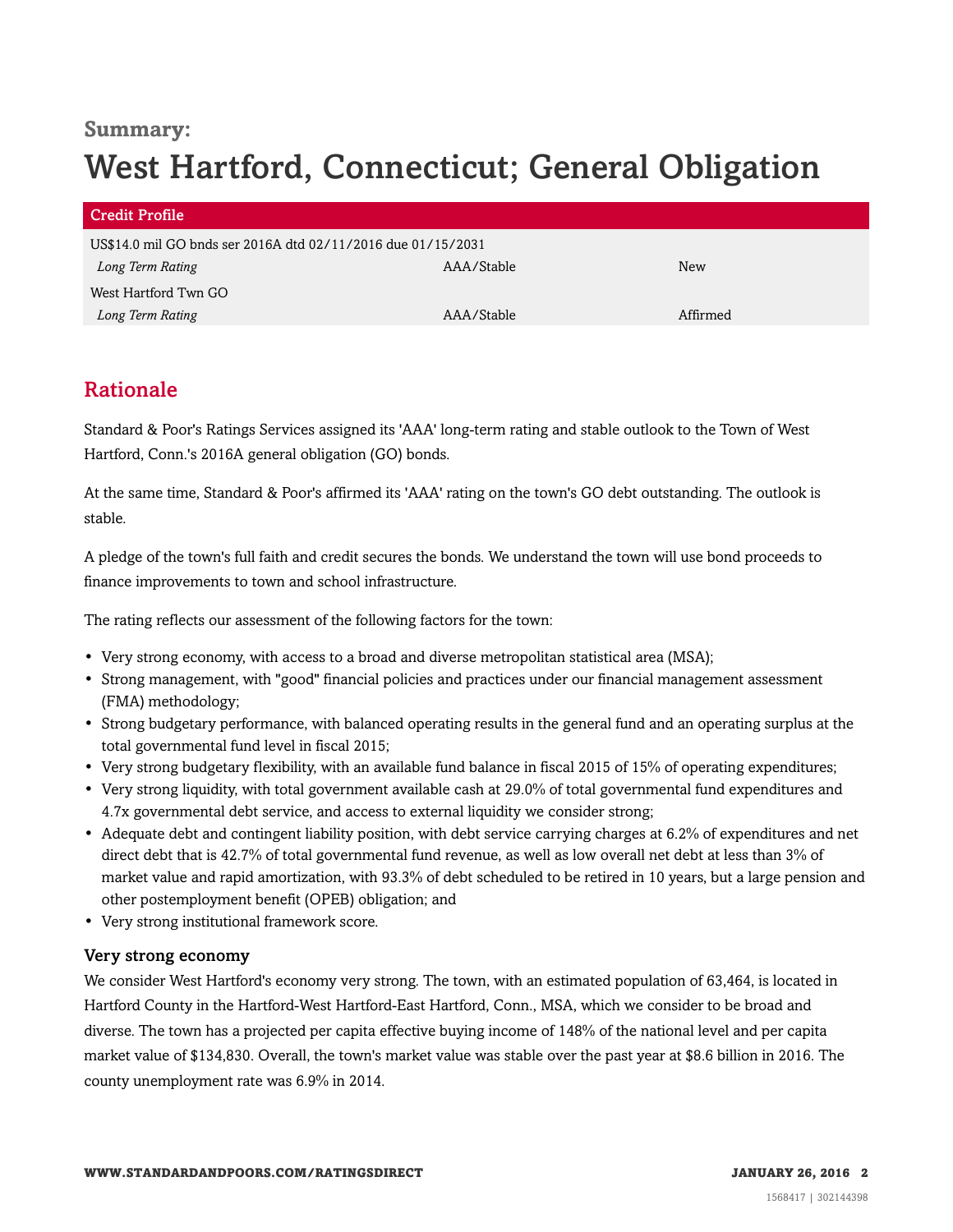The town is a residential suburb of Hartford that enjoys good access, via Interstate 84, to the region's diverse employment base. Although the tax base is primarily residential, the town does maintain a sizable commercial base and is considered the retail center for the region. The University of Connecticut-Hartford, the town's seventh largest employer with 386 employees, is planning to close its West Hartford campus in 2017 and consolidate onto its downtown property, thus opening a sizable tract of tax-exempt property for a potential, taxable development. Town officials are not expecting the consolidation to negatively affect the local economy, as the downtown campus is less than five miles away. The town also remains home to the University of St. Joseph and the University of Hartford, which is the town's largest employer with 2,035 employees. The next largest employers are the town itself with 1,959 employees, the Hospital at Hebrew Health Care (704), and St. Mary's Nursing Home (601). West Hartford continues to experience development activity contributing to tax base growth with material residential and commercial projects completed in 2015 and a boutique hotel slated to open in 2017. As such, officials are expecting sustained tax base growth in the future as new projects are waiting for approval and building permits are up substantially since 2012. In addition, West Hartford plans to undertake a revaluation in fiscal 2018 that is projected to increase residential values further.

#### Strong management

We view the town's management as strong, with "good" financial policies and practices under our FMA methodology. We revised the town's FMA to "good" from "strong, indicating financial practices exist in most areas, but that governance officials might not formalize or monitor all of them on a regular basis. We based the revision on our understanding that the town lacks a formal reserve policy and long-term financial plan. Management is conservative in its revenue and expenditure assumptions with regular efforts to determine whether revenues or expenditures will deviate from the town's long-term trends, and it regularly monitors budgetary performance, ensuring adjustments are made in a timely manner, and sends budget to actual updates to the town council monthly. Although West Hartford does not perform any long range revenue and expenditure forecasting, we believe the town maintains a strong focus on capital planning, evidenced by its 12-year capital improvement plan, which management reviews yearly, and sets the parameters for debt and nondebt financing of all capital projects. The town has a debt management policy that limits debt service to no more than 10% of the budget and an amortization schedule with no less than 65% of principal being retired over 10 years. West Hartford maintains an independent investment policy that is compliant with state guidelines and reports investment performance and holdings to the council monthly. Although the town lacks a formal reserve policy, its practice has been to limit use of reserves to emergency spending.

#### Strong budgetary performance

West Hartford's budgetary performance is strong in our opinion. The town had balanced operating results in the general fund of 0.3% of expenditures, and surplus results across all governmental funds of 3.7% in fiscal 2015. General fund operating results of the town have been stable over the last three years, with a result of 0.3% in 2014 and a result of 0.4% in 2013.

The favorable budgetary performance stems from conservative budgeting and higher-than-expected property tax and state aid revenue. We believe West Hartford maintains a stable and predictable revenue profile with property taxes comprising 82% of general fund revenues. Property tax collections are also strong and stable. State aid accounts for a low 8% of revenues. Service charges and other ancillary revenues account for the remaining amounts.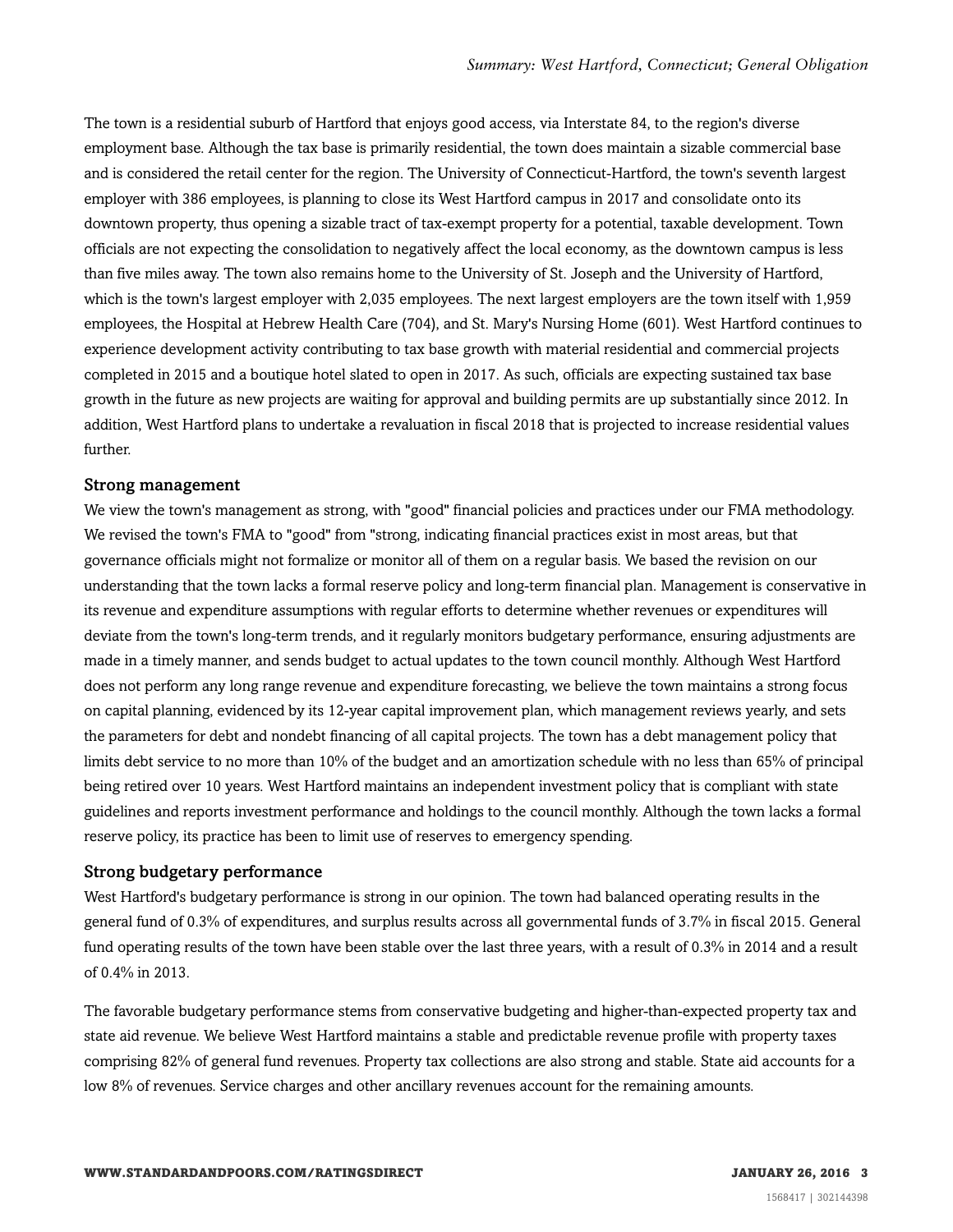After adjusting for recurring transfers and bond proceeds, officials attribute the town's 2015 operating surplus to positive variances across the board, given stronger tax revenue than budgeted as well as material savings in education.

The 2016 budget was balanced without the use of reserves and management states that year-to-date revenues are ahead of budget and the town may realize an additional surplus barring any unforeseen expenditure demands.

#### Very strong budgetary flexibility

West Hartford's budgetary flexibility is very strong, in our view, with an available fund balance in fiscal 2015 of 15% of operating expenditures, or \$41.6 million. The available fund balance includes \$20.9 million (7.7% of expenditures) in the general fund and \$20.7 million (7.7% of expenditures) that is outside the general fund but legally available for operations.

The town raised taxes 2.9% in fiscal 2015 and 2.5% in fiscal 2016 and maintains \$20.7 million of additional general fund flexibility in its internal service funds. In the past three fiscal years, available reserves have grown to 15.4% of expenditures from 12.8%. Given West Hartford's track record of five operating surpluses in the past six fiscal years coupled with positive results projected for 2016, management expects to continue modestly building on fund balance in the future.

#### Very strong liquidity

In our opinion, West Hartford's liquidity is very strong, with total government available cash at 29.0% of total governmental fund expenditures and 4.7x of governmental debt service in 2015. In our view, the town has strong access to external liquidity if necessary.

Further enhancing our view of the town's liquidity position is that West Hartford maintains strong access to external liquidity. It is a regular market participant, having issued GO bonds frequently in the past several years. We understand the town has neither bank loans nor direct purchase debt. It has consistently had very strong liquidity and we do not anticipate a change to these ratios.

#### Adequate debt and contingent liability profile

In our view, West Hartford's debt and contingent liability profile is adequate. Total governmental fund debt service is 6.2% of total governmental fund expenditures, and net direct debt is 42.7% of total governmental fund revenue. Overall net debt is low at 2.7% of market value, and approximately 93.3% of the direct debt is scheduled to be repaid within 10 years, which are in our view positive credit factors.

In accordance with its comprehensive 12-year capital improvement plan, the town plans to go to the debt markets for an additional \$42 million by fiscal 2019 year-end. The town expects to retire all current debt outstanding by 2035.

In our opinion, a credit weakness is West Hartford's large pension and OPEB obligation. West Hartford's combined required pension and actual OPEB contributions totaled 9.0% of total governmental fund expenditures in 2015. Of that amount, 6.1% represented required contributions to pension obligations, and 2.9% represented OPEB payments. The town made its full annual required pension contribution in 2015. Based on GASB 68, the funded ratio of the pension plan is 48.5%.

In our view, the town's pension and OPEB liabilities will remain a budget pressure, but we acknowledge management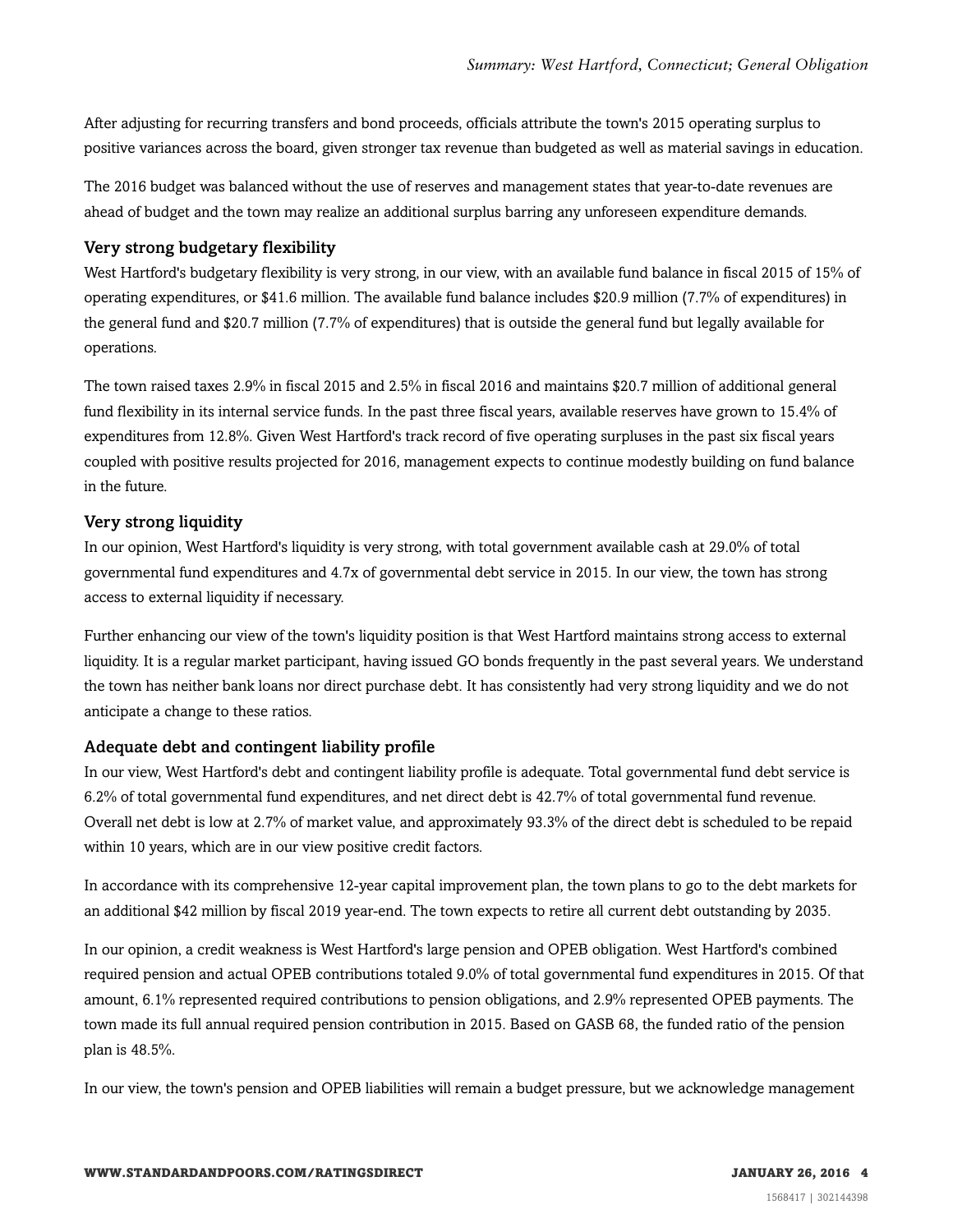has been proactively managing them. Despite having contributed the full actuarially determined requirement in each of at least the past six fiscal years, West Hartford's pension system funding ratio has decreased significantly to just 48.5% (based on Governmental Accounting Standards Board Statement 68 [GASB 68]) due to significant pension fund investment losses, coupled with changes to actuarial assumptions such as mortality rates and the discount rate. The unfunded liability is projected to increase to \$230.6 million in fiscal 2017. Management has implemented various adjustments to its pension plan for employees who began working for the town in 2003 and later, including extending the retirement age, increasing employee contributions, and developing a hybrid pension plan for all town unions. West Hartford plans to continue meeting 100% of its pension requirements each year and projects its pension funding to improve to 53% by 2027. The town also provides medical benefits to eligible retirees and covered dependents. West Hartford currently contributes the full normal cost for current employees hired since 2003 in addition to prefunding its OPEB liabilities in the trust fund and is phasing 100% of its annual required contribution over five years. The annual OPEB cost to amortize the liability over 30 years was \$9.9 million in fiscal 2015, of which the town contributed 86%, or \$8.5 million. As of July 2013, the date of the most recent valuation, the OPEB unfunded actuarial accrued liability totaled \$119 million and was 0.15% funded.

#### Very strong institutional framework

The institutional framework score for Connecticut municipalities is very strong.

We rate West Hartford's GO bonds above the sovereign because we believe the town can maintain better credit characteristics than the U.S. in a stress scenario based on its predominantly locally derived revenue base and our view that pledged revenue supporting debt service on the bonds is at limited risk of negative sovereign intervention. Intergovernmental revenue from the federal government accounted for less than 1% of the town's revenue base in fiscal 2015. See "Ratings Above The Sovereign: Corporate And Government Ratings—Methodology And Assumptions," published Nov. 19, 2013, on RatingsDirect.

#### <span id="page-4-0"></span>**Outlook**

The stable outlook reflects our view of West Harford's very strong underlying economy as well as our opinion that the town will likely maintain what we consider its predictable operating profile and strong management practices and policies that contribute to strong financial performance and support very strong flexibility and liquidity. Debt service costs, as well as pension and OPEB costs, should remain manageable and not pose an immediate budgetary challenge over our two-year outlook horizon. As such, we do not expect to change the rating within the outlook's two-year period.

Although we expect the town to continue addressing its sizable retirement liabilities in a meaningful way, we could lower the rating should the town fail to do so or should budgetary pressures arise that force West Hartford to draw down on reserves to weaker levels in line with peers at a lower rating.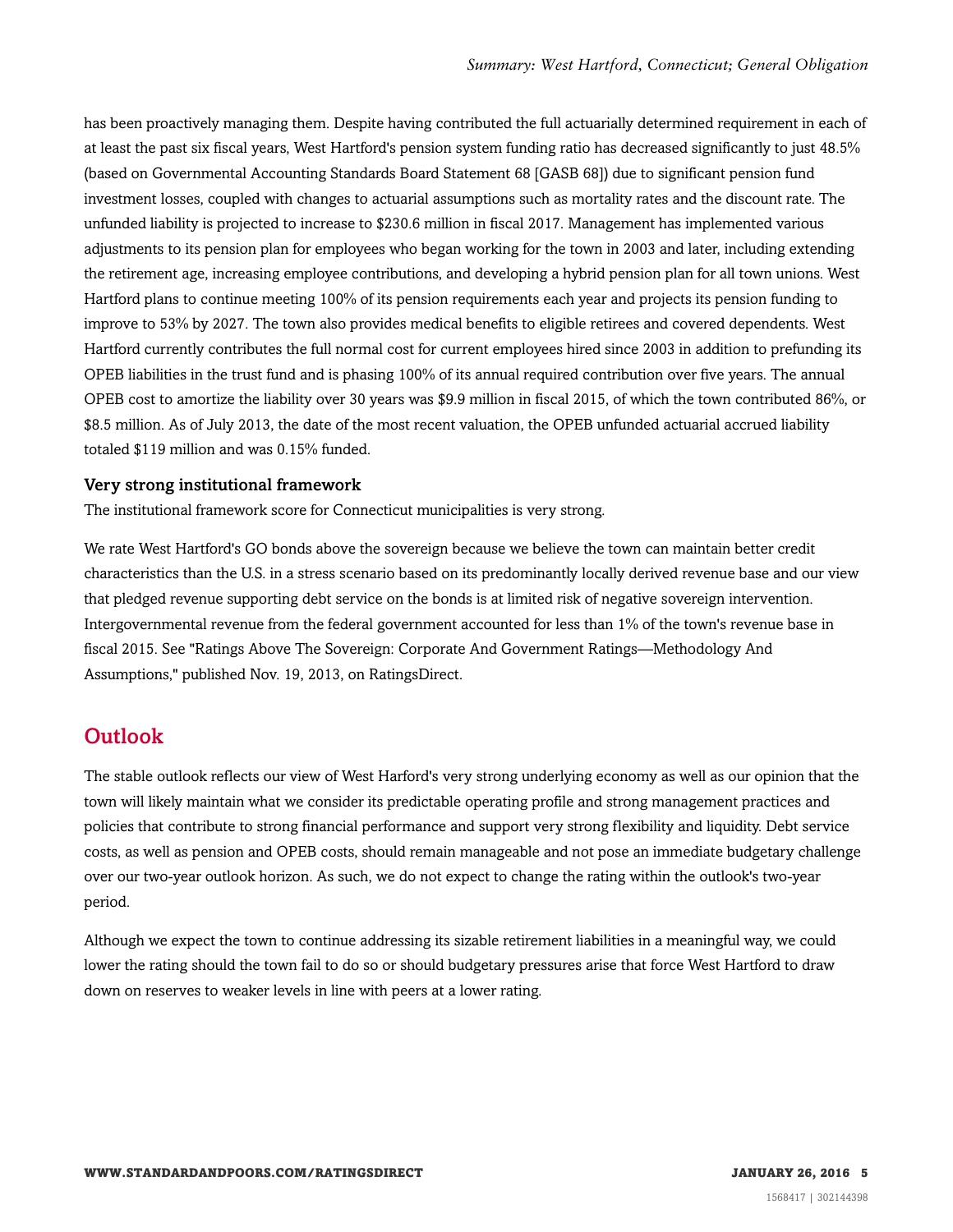# <span id="page-5-0"></span>Related Criteria And Research

#### Related Criteria

- USPF Criteria: Assigning Issue Credit Ratings Of Operating Entities, May 20, 2015
- USPF Criteria: Local Government GO Ratings Methodology And Assumptions, Sept. 12, 2013
- Criteria: Use of CreditWatch And Outlooks, Sept. 14, 2009
- USPF Criteria: Debt Statement Analysis, Aug. 22, 2006
- USPF Criteria: Financial Management Assessment, June 27, 2006
- Ratings Above The Sovereign: Corporate And Government Ratings—Methodology And Assumptions, Nov. 19, 2013

#### Related Research

- S&P Public Finance Local GO Criteria: How We Adjust Data For Analytic Consistency, Sept. 12, 2013
- Incorporating GASB 67 And 68: Evaluating Pension/OPEB Obligations Under Standard & Poor's U.S. Local Government GO Criteria, Sept. 2, 2015
- Institutional Framework Overview: Connecticut Local Governments

Certain terms used in this report, particularly certain adjectives used to express our view on rating relevant factors, have specific meanings ascribed to them in our criteria, and should therefore be read in conjunction with such criteria. Please see Ratings Criteria at www.standardandpoors.com for further information. Complete ratings information is available to subscribers of RatingsDirect at www.globalcreditportal.com. All ratings affected by this rating action can be found on Standard & Poor's public Web site at www.standardandpoors.com. Use the Ratings search box located in the left column.